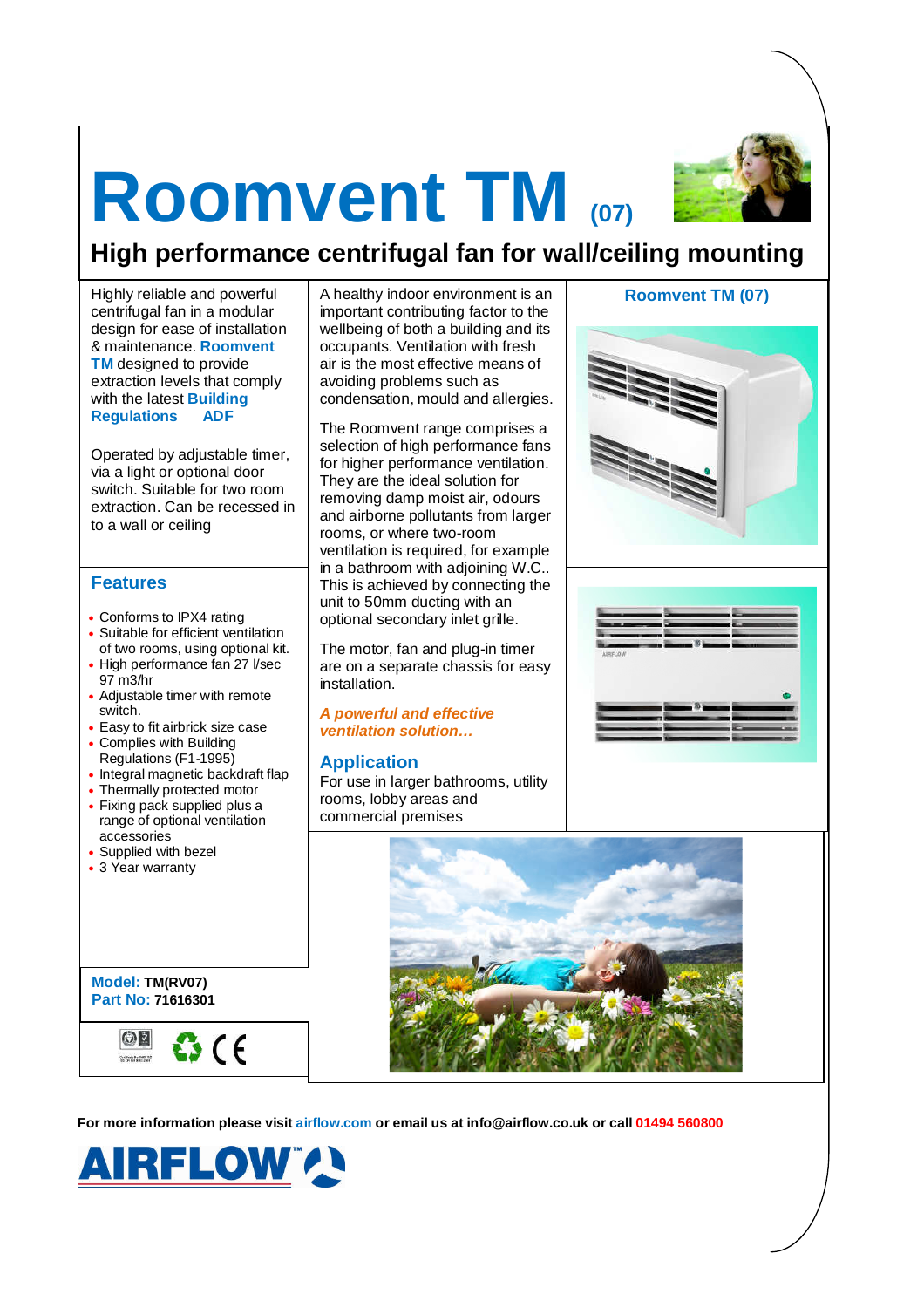# **Roomvent TM (07)**

# **Why Ventilate?**

AIRFLOW fans exceed the requirements of the latest building regulations helping to combat the harmful effects of dampness and condensation and by extracting airborne pollutants such as odours, cooking smells, humid and stale air. The potential hazards to health for occupants and possible damage to the fabric of the building can be largely eliminated.

# **Unit Dimensions (mm)**







## **WHAT THE REGULATIONS SAY.**

The latest edition of the Building Regulations, Approved Document (F1) Means of Ventilation, effective 1<sup>st</sup> April 2006, stipulates the provision of adequate mechanical ventilation rates in non-habitable rooms, such as Toilets, Bathrooms/Shower rooms, Kitchens and Utility rooms in domestic dwellings.

#### **ROOMS CONTAINING EXTRACT VENTILATION OPENING WINDOWS RATES**

**Toilet /Sanitary accommodation – 6 l/sec (22m3/hr) Bathroom/Shower Room – 15 l/sec (54 m3/hr) Kitchen with cooker hood – 30 l/sec (108 m3/hr) Kitchen without cooker hood – 60 l/sec (216 m3/hr) Utility Room – 30 l/sec (108 m3/hr)** 

**Note: Above is basic guidance. Please refer to ADF for full Regulations**



| 0 20 40 60 80 100 120 140 160                                      |                                      |             |              |               |             |                                 |                                                |                           |                |  |
|--------------------------------------------------------------------|--------------------------------------|-------------|--------------|---------------|-------------|---------------------------------|------------------------------------------------|---------------------------|----------------|--|
| <b>Model</b>                                                       | <b>Extract</b><br><b>Performance</b> |             | <b>Watts</b> | db(A)<br>@ 3m | <b>Amps</b> | <b>Supply</b><br><b>Voltage</b> | <b>Dimensions</b><br>hxwxd<br>(cm)             | <b>Material</b><br>finish | Weight<br>(KG) |  |
|                                                                    | m3/hr                                | <b>Vsec</b> |              |               |             |                                 |                                                |                           |                |  |
| ТM<br>(RV07)                                                       | 97                                   | 27          | 50           | 50            | 2           | 230V/1PH/<br>50Hz               | 15.6x22.8x<br>25.2                             | <b>ABS</b>                | 3.2            |  |
| AIRFLOW VENTILATION SOLUTIONS                                      |                                      |             |              |               |             |                                 | Accessories                                    |                           |                |  |
| iii<br><b>Extractor Fans</b>                                       |                                      |             |              |               |             |                                 | An optional two-room venting kit is available. |                           |                |  |
| <b>Central Extraction</b><br><b>Ventilation with Heat Recovery</b> |                                      |             |              |               |             |                                 |                                                |                           |                |  |

**For more information please visit airflow.com or email us at info@airflow.co.uk or call 01494 560800**